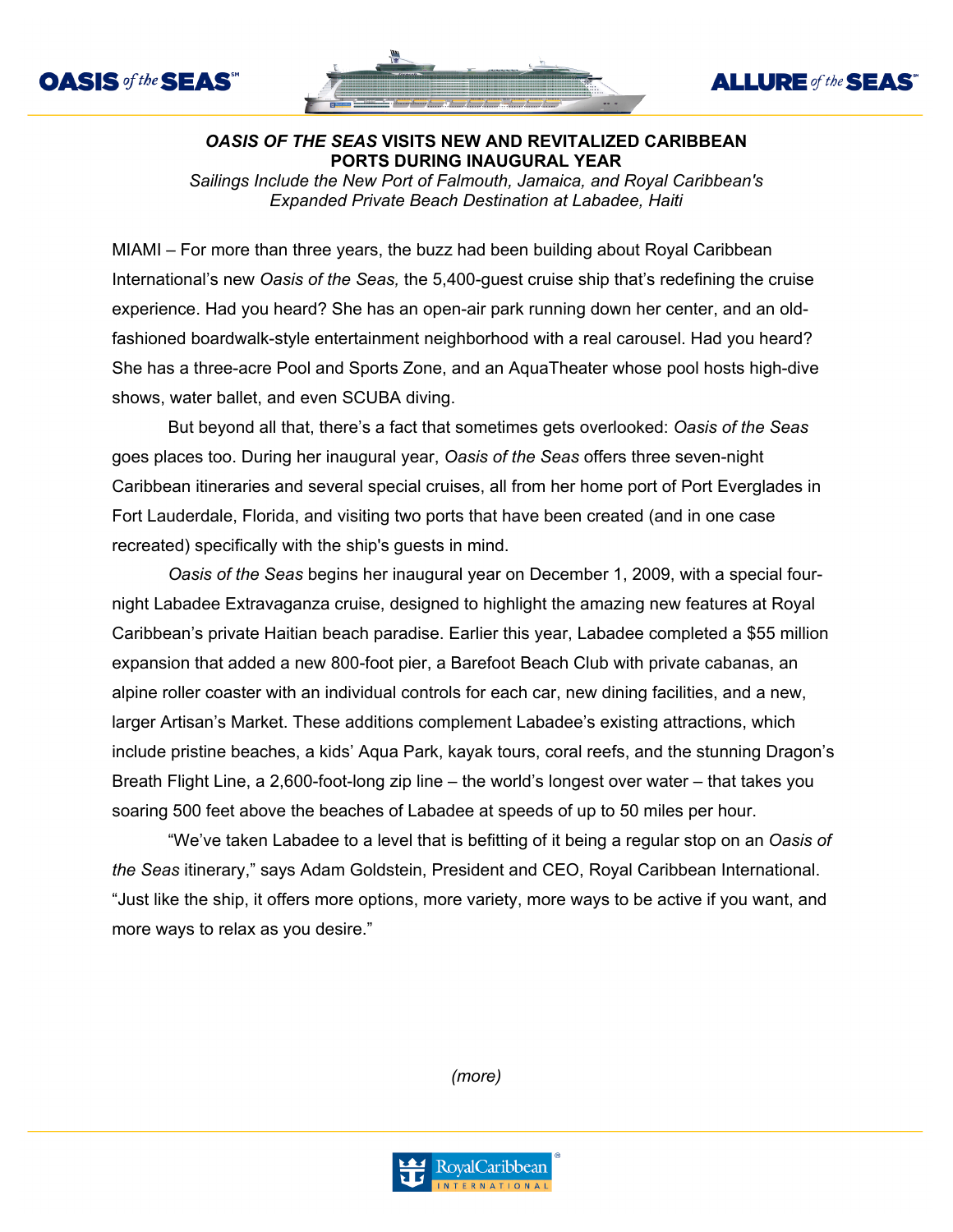## *Oasis of the Seas* Inaugural Itineraries – Page 2

On December 5, *Oasis of the Seas* departs Fort Lauderdale for the first of 21 consecutive seven-night Eastern Caribbean cruises, visiting St. Thomas, St. Maarten, and Nassau, Bahamas. Beginning in May 2010, that itinerary alternates weekly with a seven-night Western Caribbean cruise calling at Labadee and the Mexican ports of Cozumel and Costa Maya. Finally, in December 2010, the new port of Falmouth, Jamaica, will replace Costa Maya on all Western Caribbean sailings. Two special cruises will help inaugurate the new port during its first month of operation: a five-night cruise departing December 18, 2010, visiting Falmouth and Labadee, and a nine-night Holiday Cruise departing December 30, 2010, calling at Falmouth, Labadee, St. Thomas and St. Maarten.

Royal Caribbean worked closely with *Oasis of the Seas'* ports to ensure guests enjoy a seamless experience upon arrival. St. Maarten has also built a new pier and enhanced its guest welcome facilities based on Dutch-colonial architecture. Approaches to the docks at St. Thomas, St. Maarten and Nassau also were dredged and deepened.

Perhaps the greatest efforts were expended at the port of Falmouth. The historic 18thcentury settlement was a hub for Jamaica's sugar and rum industry. The town has been the focus of intense restoration of its classic Georgian architecture and aims to leverage Jamaica's history and heritage to boost its tourism economy. The Port Authority of Jamaica has been working to complete the new Falmouth Cruise Pier in time for *Oasis of the Seas'* arrival, and to establish the associated infrastructure necessary to welcome the ship's guests.

"Royal Caribbean is fortunate to have taken millions of satisfied guests over 40 years to these highly regarded destinations," adds Goldstein. "We thank the government of Haiti; Port Authority of Jamaica; State Government of Quintana Roo, Island of Cozumel, SSA Mexico; Ministry of Public Works and Port Authority of the Bahamas; Virgin Islands Port Authority; West Indian Company; and Port of St. Maarten for their support and cooperation to provide such compelling itineraries for our guests."